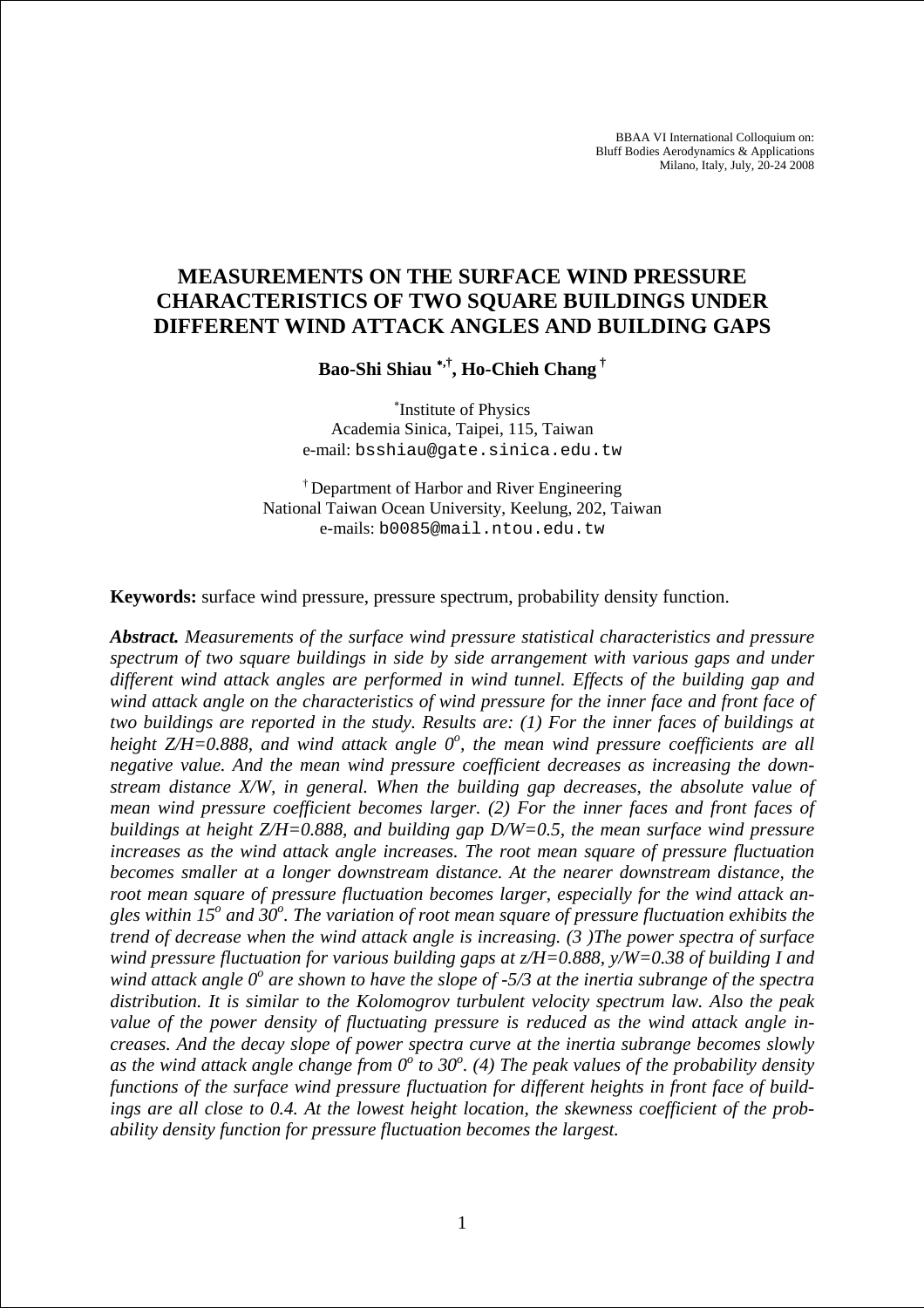# **1 INTRODUCTION**

It has been frequently suffered typhoon's serious attacks during summer and autumn seasons in Taiwan. Strong winds caused severe damage on high-rise building cladding. Also, surface wind pressure distributions affect the building natural ventilation. For this purpose, it is necessary to study the building surface wind pressure characteristics which can provide more accurate and detail information for the building wall curtain cladding and natural ventilation designs.

Previous studies, like [1, 2, 3] only studied on one building. In urban city, two buildings of side by side arrangement are commonly encountered [4]. The wind attack angle on the buildings also often changed in time. Therefore the objective of present study is to measure in wind tunnel the surface wind pressure characteristics and pressure spectrum of two square buildings in side by side arrangement with various gaps and under different wind attack angles.

# **2 EXPERIMENTAL SET-UP**

The experiments were conducted in the Environmental Wind Tunnel of National Taiwan Ocean University. The test section of the wind tunnel had a cross section of 2 m by 1.4 m with 12.5 m long. The wind tunnel was an open suction type and it contracted to the test section with an area ratio of 4: 1. The turbulence intensity of the empty wind tunnel is less than 05 % at the free stream velocity of 5 m/s.



Figure 1 Schematic diagram of two building models arrangement

Four spires and roughness elements are arranged on the entrance of test section to simulate a neutral atmospheric boundary layer flow in urban region. Two square models are arranged in side by side with different gaps (see Fig.1). Each square model is 10 cm by 10 cm, and 25 cm high. The model is at a scale of 1 to 500. Fig 1 shows the arrangement of two buildings models in the wind tunnel. And labels of pressure taps on two building models are shown in the Fig.1

The X-type hot-wire incorporating with the TSI IFA-300 constant temperature anemometer was used to measure the turbulent flow signals. Output of the analog signals for turbulent flow was digitized at a rate of 4 K Hz each channel through the 12 bit Analog-to–Digital converter. Since none of the analog signals containing significant energy or noise above 1 K Hz, with the Nyquist criteria, a digitizing rate of 2 K Hz was sufficient. The low pass frequency for the analog signals is set as 1 K Hz in all runs of the experiments.

The surface wind pressure was measured by using the HyScan-2000 scanning system of the Scanivalve corporation. The system includes a pressure calibration module SPC-3000, and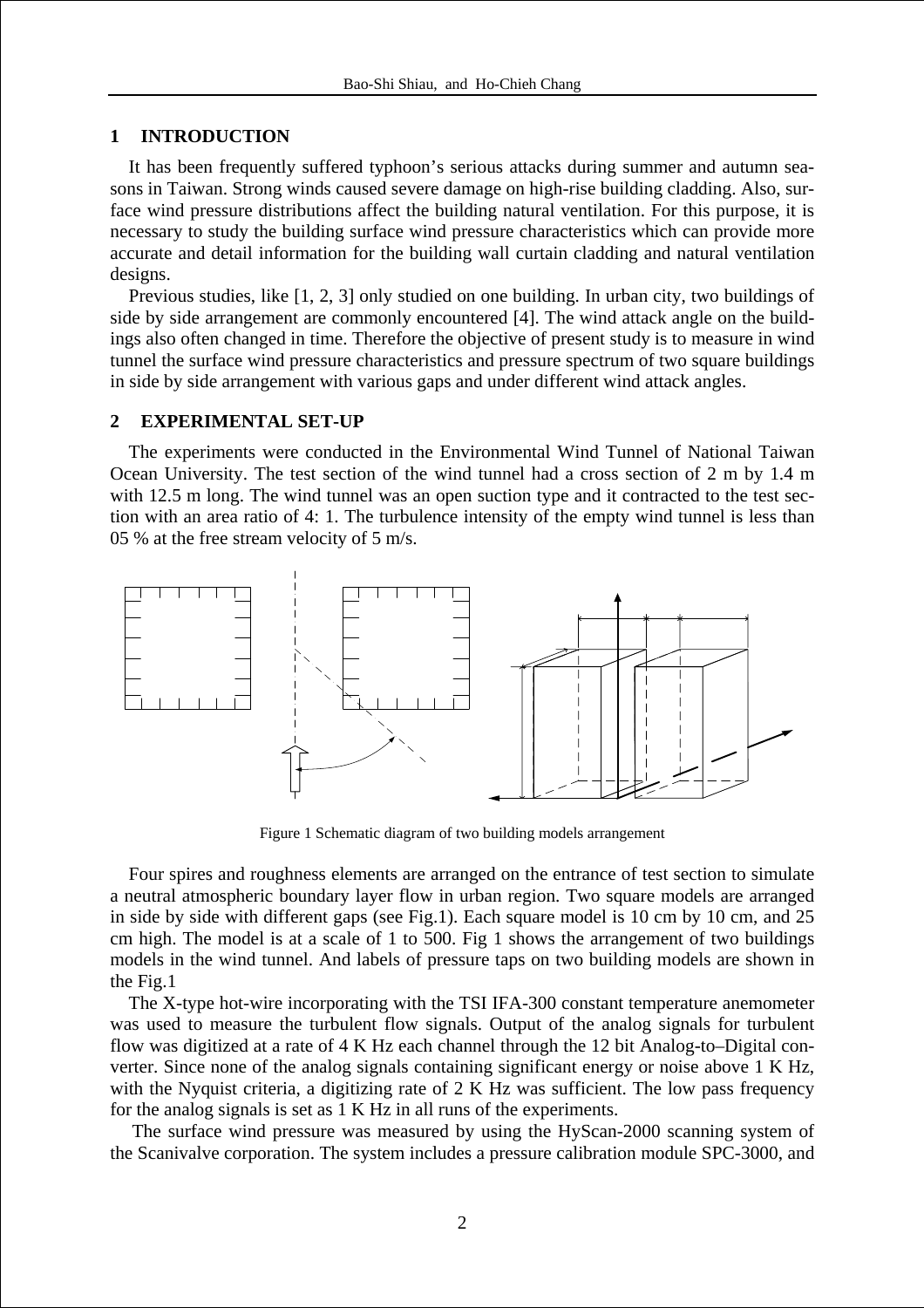a control pressure module CPM-3000. Pressure was measured by using the ZOC-23B pressure transducer that has 32 channels. The CSM-2000 unit receives many address information from the IFM2000 module and distributes it to the cable-serviced ZOC-23B modules, then routes the addressed analog signals back to the IFM2000 module. The IFM2000 module is the interface unit for ZOC-23B. The DAQ2000 is the self-contained high speed data acquisition and processing system. The HyScan-2000 system incorporating with the DAQ2000 can sample 16~32 channels of the pressure transducer analog data. In the present study, we sampled 24 channels almost simultaneously at the sampling rate of 2000 Hz and took the sampling time 32.468 seconds for each run.

### **3 APPROACHING FLOW**

#### **3.1 Mean velocity profile**

The urban terrain type of neutral turbulent boundary layer was generated as the approaching flow. Mean velocity profile of the simulated turbulent boundary layer flow is approximated by the power law.

$$
\frac{U(Z)}{U_{ref}} = \left(\frac{Z}{Z_{ref}}\right)^n\tag{1}
$$

where  $U(Z)$  is the mean velocity at height of Z,  $U_{ref}$  is the free stream velocity, and  $Z_{ref}$  is the boundary layer thickness.

In the present study, an urban terrain type of neutral atmospheric boundary layer was simulated with a model scale of 1/500. The free stream velocity is 12 m/s; and the boundary layer thickness,  $Z_{\text{ref}}$  is about 100 cm. The measured mean velocity profile is shown in Fig.2. Results of simulation indicate that the power exponent *n* is 0.279. This value lies in the range of 0.23 to 0.40 as proposed by Counihan [5] for the urban terrain type of neural atmospheric boundary layer flow.



Figure2 Mean velocity profile of approaching flow

#### **3.2 Turbulence intensity profile**

The simulated turbulence intensity profile is shown in Fig.3. It is seen that the simulated longitudinal turbulence intensity close to the wall is about 21%. Counihan [5] had found that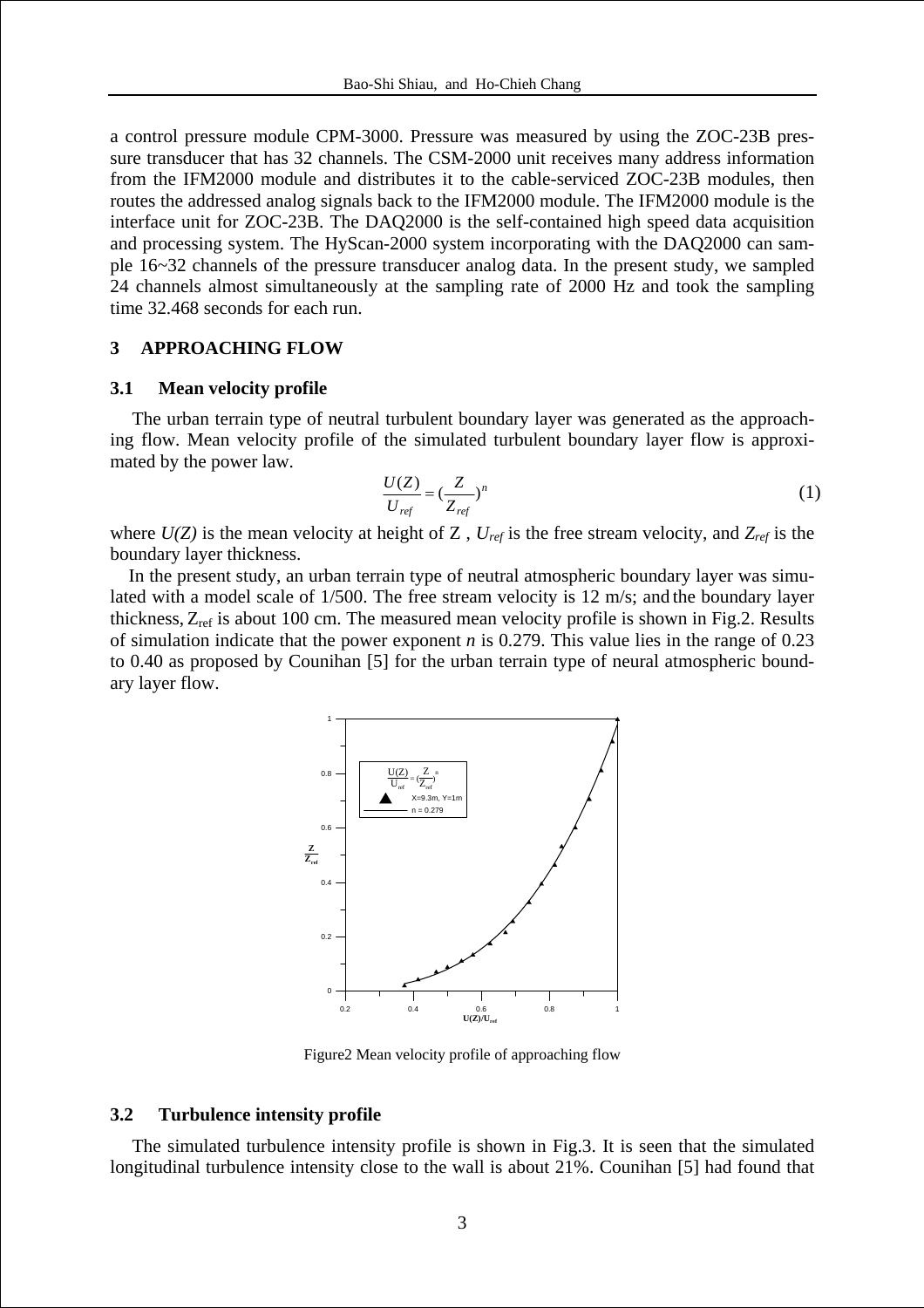the longitudinal turbulence intensity close to the ground in the urban terrain areas fell in the range of 20% to 35 %.



Figure 3 Turbulence intensity profile of approaching flow

# **4 MEASUREMENT RESULTS OF SURFACE WIND PRESSURE**

Measurement data were analyzed to obtain the mean surface wind pressure coefficient,  $\overline{C_n}$ , and root mean square of pressure fluctuation coefficient,  $C_{prms}$ . The analysis for power spectrum and probability density function of wind pressure fluctuation were also reported.

#### **4.1 Effect of building gap on the wind pressure of inner faces of two buildings**

It is interesting to investigate the building gap affecting the surface wind pressures of the two inner faces of buildings. Measurement results of Shiau and Lai [4] revealed that the maximum negative wind pressure occurred about at the height of  $Z/H = 0.888$  for the inner faces of two buildings. So we chose this location for analysis.

Fig.4 shows the variations of the mean wind pressure on inner faces of two buildings at height Z/H=0.888 for different building gaps,  $D/W$ , with wind attack angle  $0^{\circ}$ . Results indicate that the mean wind pressure coefficients are all negative. The mean wind pressure coefficient decreases as increasing the downstream distance X/W, in general. When the building gap decreases, the absolute value of mean wind pressure coefficient becomes larger. The variations of the root mean square of wind pressure fluctuation on inner faces of two buildings at height Z/H=0.888 for different building gaps, D/W, with wind attack angle  $0^{\circ}$  are shown in Fig.5. Roughly speaking, for  $0 < X/W < 0.45$ , the  $C_{prms}$  value is larger for the case of gap D/W=05 than that of D/W=1.0 and 3.0. But for  $0.45 < X/W < 1.0$ ,  $C_{prms}$  value is smaller for the case of gap D/W=0.5 than that of D/W=1.0 and 3.0.

# **4.2 Effect of wind attack angle on the wind pressure of inner and outer faces of two buildings**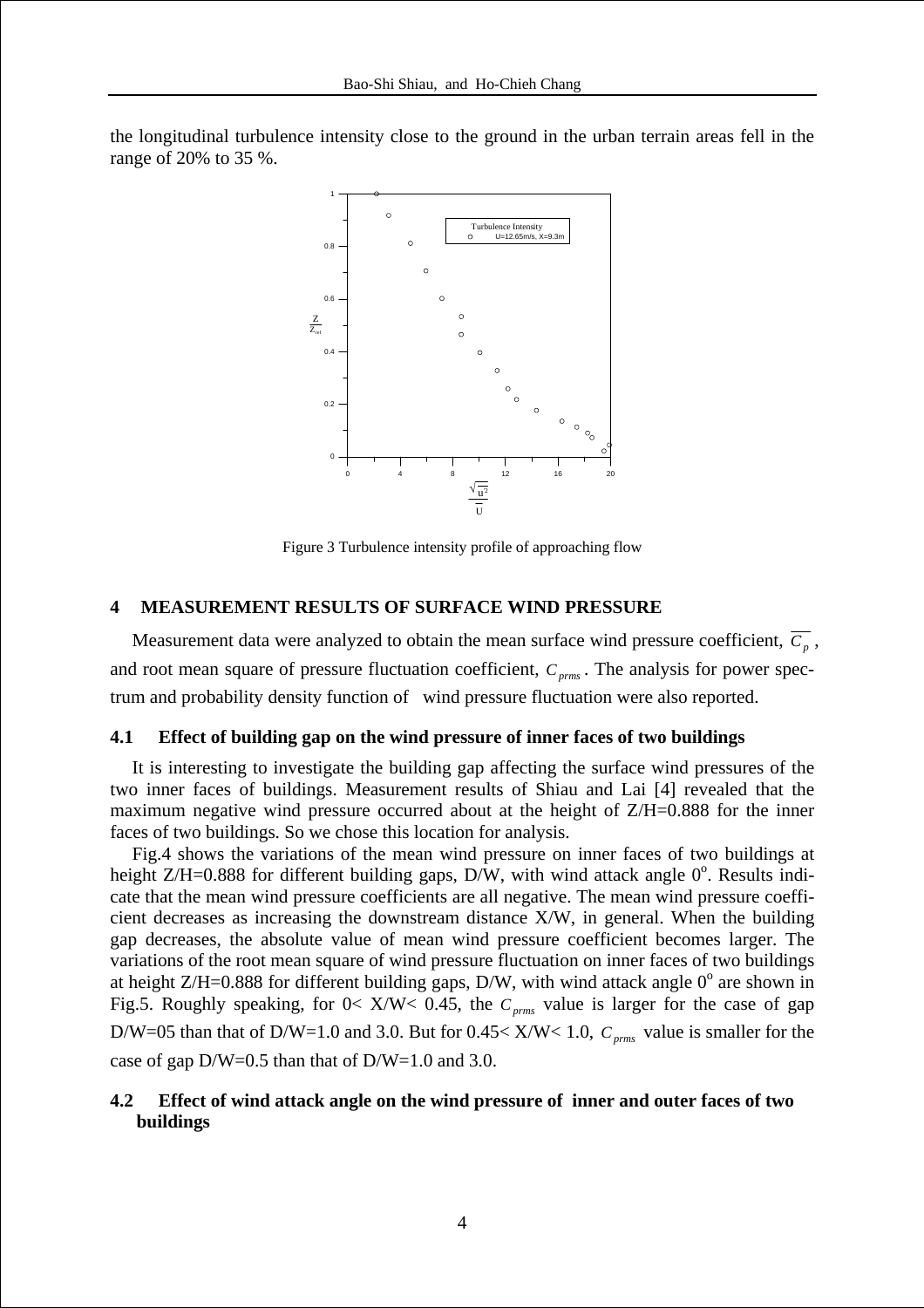

Figure 4 Variation of the mean wind pressure on inner faces of two buildings at height Z/H=0.888 for different building gaps,  $D/W$ , with wind attack angle  $0^{\circ}$ 



D

Figure 5 Variation of root mean square of wind pressure fluctuation on inner faces of two buildings at height Z/H=0.888 for different building gaps, D/W, with wind attack angle  $0^{\circ}$ 

For the inner faces of buildings at height  $Z/H=0.888$ , and building gap  $D/W=0.5$ , the mean and root mean square of surface wind pressure variations for different wind attack angles are shown in Fig. 6 and Fig.7. Results reveal that the mean surface wind pressure increases as the wind attack angle increases. The root mean square of pressure fluctuation becomes smaller at a longer downstream distance. At the nearer downstream distance, the root mean square of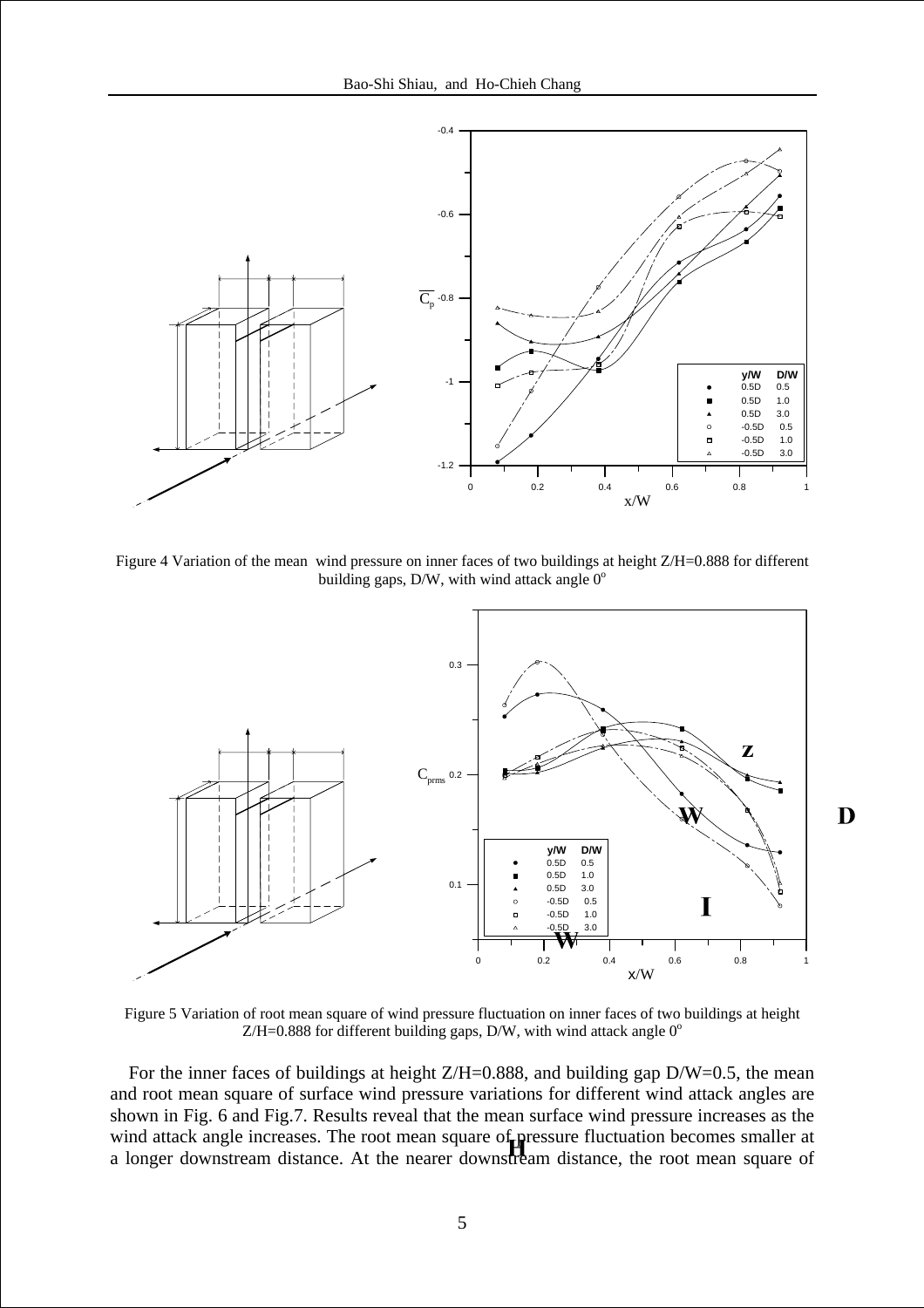pressure fluctuation becomes larger, especially for the wind attack angles within  $15^{\circ}$  and  $30^{\circ}$ . The variation of root mean square of pressure fluctuation exhibits the trend of decrease when the wind attack angle is increasing.



Figure 6 Mean wind pressure variations for different wind attack angles at inner face of building height of  $Z/H = 0.888$ , and building gap  $D/W = 0.5$ 



Figure 7 Root mean square of wind pressure variations for different wind attack angles at inner face of building height of Z/H=0.888, and building gap D/W=0.5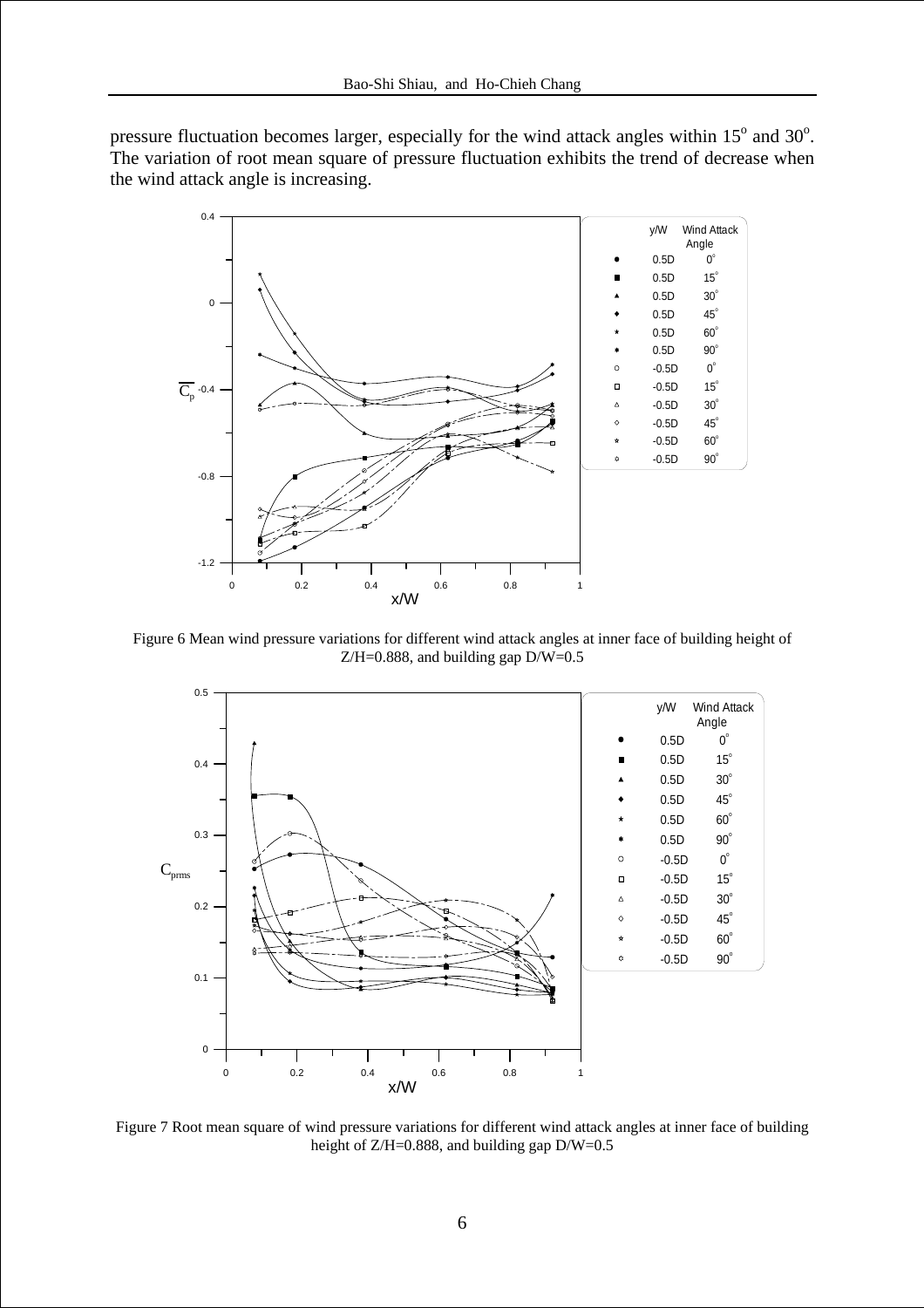For front faces of buildings at height Z/H=0.888, and building gap D/W=0.5, the mean and root mean square of surface wind pressure variations for different wind attack angles are shown in Fig. 8 and Fig.9. Results reveal that the mean surface wind pressure increases as the wind attack angle increases. The root mean square of pressure fluctuation becomes smaller at a longer downstream distance. At the nearer downstream distance, the root mean square of pressure fluctuation becomes larger, especially for the wind attack angles within  $15^{\circ}$  and  $30^{\circ}$ . The variation of root mean square of pressure fluctuation exhibits the trend of decrease when the wind attack angle is increasing.



Figure 8 Mean wind pressure variations for different wind attack angles at front face of building height of  $Z/H=0.888$ , and building gap  $D/W=0.5$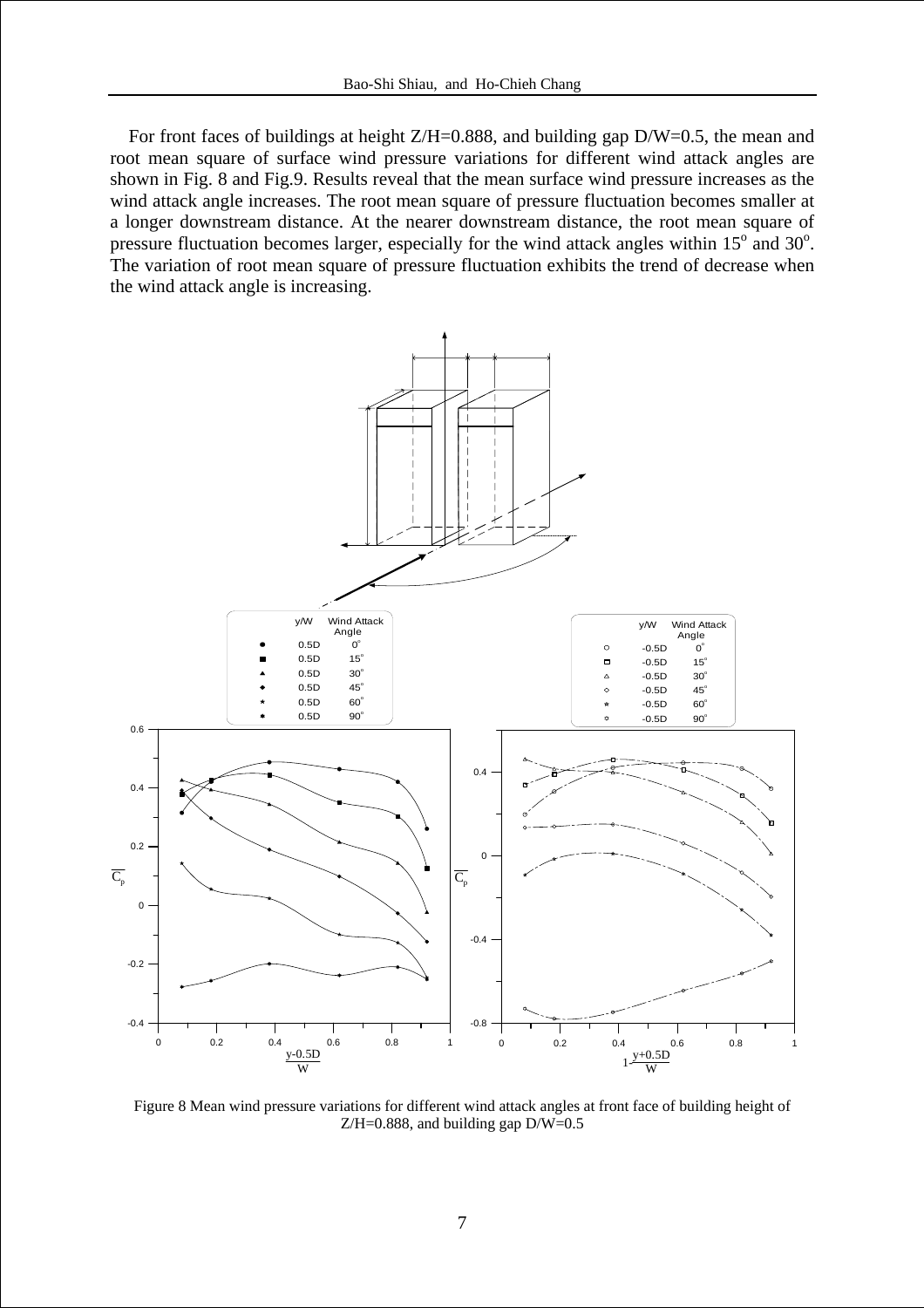

Figure 9 Root mean square of wind pressure variations for different wind attack angles at front face of building height of Z/H=0.888, and building gap D/W=0.5

### **4.3 Power spectrum of the wind pressure fluctuation**

The power spectrum of wind pressure fluctuation for various building gaps at  $z/H=0.888$ ,  $y/W=0.38$  of Building I and wind attack angle 0 $^{\circ}$  shown in Fig.10. The spectra distributions all exhibit with the curve slope of -5/3 at the inertia subrange, which is similar to the Kolomogrov turbulent velocity spectrum law [6]. Kumar and Stathopoulos [7] investigated the power spectra of wind pressure on low building roofs. They obtained a similar result of decay law of power spectra.

As wind attack angle increases to  $30^{\circ}$ , the power spectrum of wind pressure fluctuation for various building gaps at  $z/H = 0.888$ ,  $y/W = 0.38$  of Building I are presented on Fig.11. When we compare Fig.10 and Fig.11, The peak value of the power density of fluctuating pressure is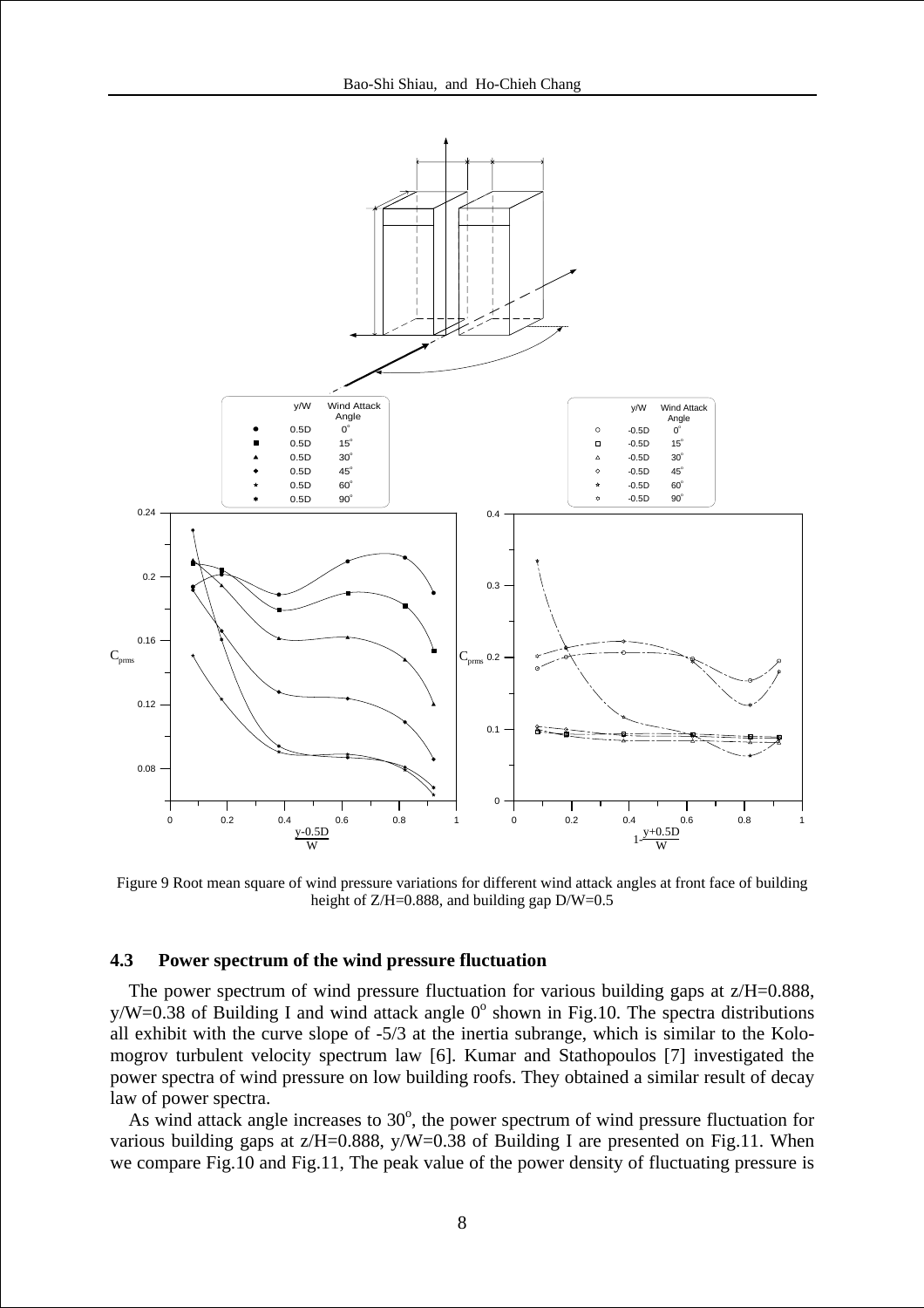



Figure 10 Power spectrum of wind pressure fluctuation for various building gaps at  $z/H=0.888$ , y/W=0.38 of Building I and wind attack angle  $0^{\circ}$ 

#### **4.4 Probability density function of fluctuating wind pressure**

For assessing the design of cladding and glass panels of buildings and structures, it is required to have full knowledge of the probability distribution of fluctuating pressure. The nature of fluctuating wind pressure is revealed by its probability density function (PDF). And the PDF is characterized by parameters, such as reduced parameter *g* , skewness coefficient,  $S_k$  and kurtosis coefficient,  $K_u$ , which are defined, respectively, as:

$$
g = (p_i - \overline{p})/\sigma_p \tag{2}
$$

$$
S_u = \left[\sum_{1}^{n} (p_i - \overline{p})^3 / n\right] / \sigma_p^3 \tag{3}
$$

$$
K_u = \left[\sum_{1}^{n} (p_i - \overline{p})^4 / n\right] / \sigma_p^4
$$
 (4)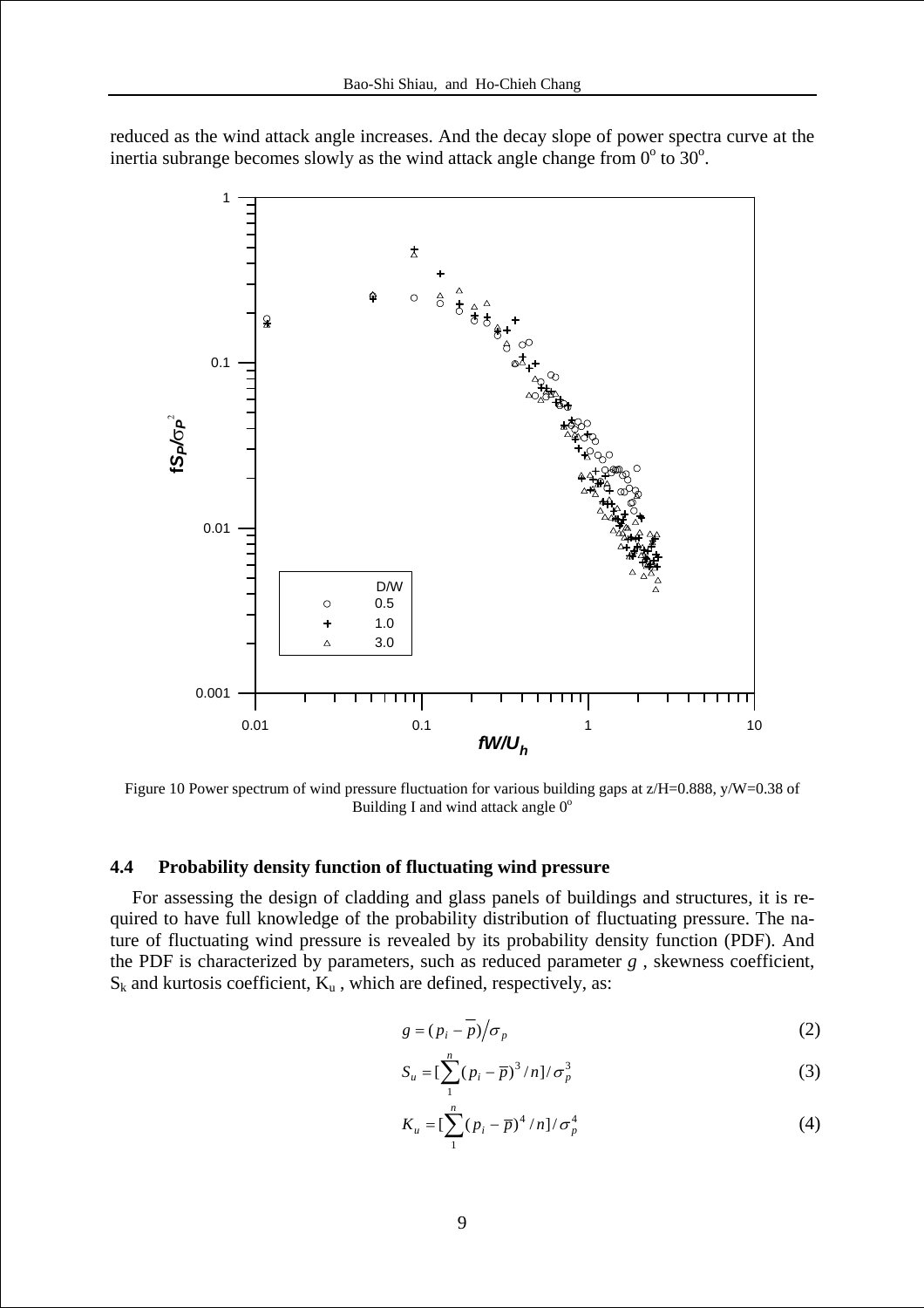where  $p_i$  is the instantaneous wind pressure,  $\bar{p}$  is the mean wind pressure, *n* is the data numuber, and  $\sigma_n$  is the standard deviation of wind pressure distribution.



$$
\sigma_p = \left[\sum_{1}^{n} (p_i - \overline{p})^2 / n\right]^{1/2}
$$
 (5)

Figure 11 Power spectrum of wind pressure fluctuation for various building gaps at  $z/H=0.888$ , y/W=0.38 of Building I and wind attack angle  $30^\circ$ 

Figure 12 is the probability density functions of fluctuating pressure variations for different heights of Building I, at y/W=0.35, with wind attack angles  $0^{\circ}$ , and building gap D/W=3.0. Results show that the peak values of the probability density functions of the surface wind pressure fluctuation for different heights in front face of buildings are all close to 0.4. At the lowest height location, the skewness coefficient,  $S_k$  of the probability density function for pressure fluctuation becomes the largest. The value of  $S_k$  in all heights are positive. They correspond to skewness to the right.

Figure 13 shows the probability density function of fluctuating pressure variations along downwind direction for inner face of buildings at height of Z/H=0.888, wind attack angles  $0^{\circ}$ , and building gap D/W=0.5. The shapes of measured PDF curves shown in Fig.13 all exhibit skew. The peak value of the PDF for Gaussian distribution is 0.4. And the skewness coefficient and kurtosis coefficient for Gaussian distribution are equal to 0 and 3, respectively. All the skewness coefficients shown in the Fig.13 are all not equal 0 and with  $S_k < 0$ . They corre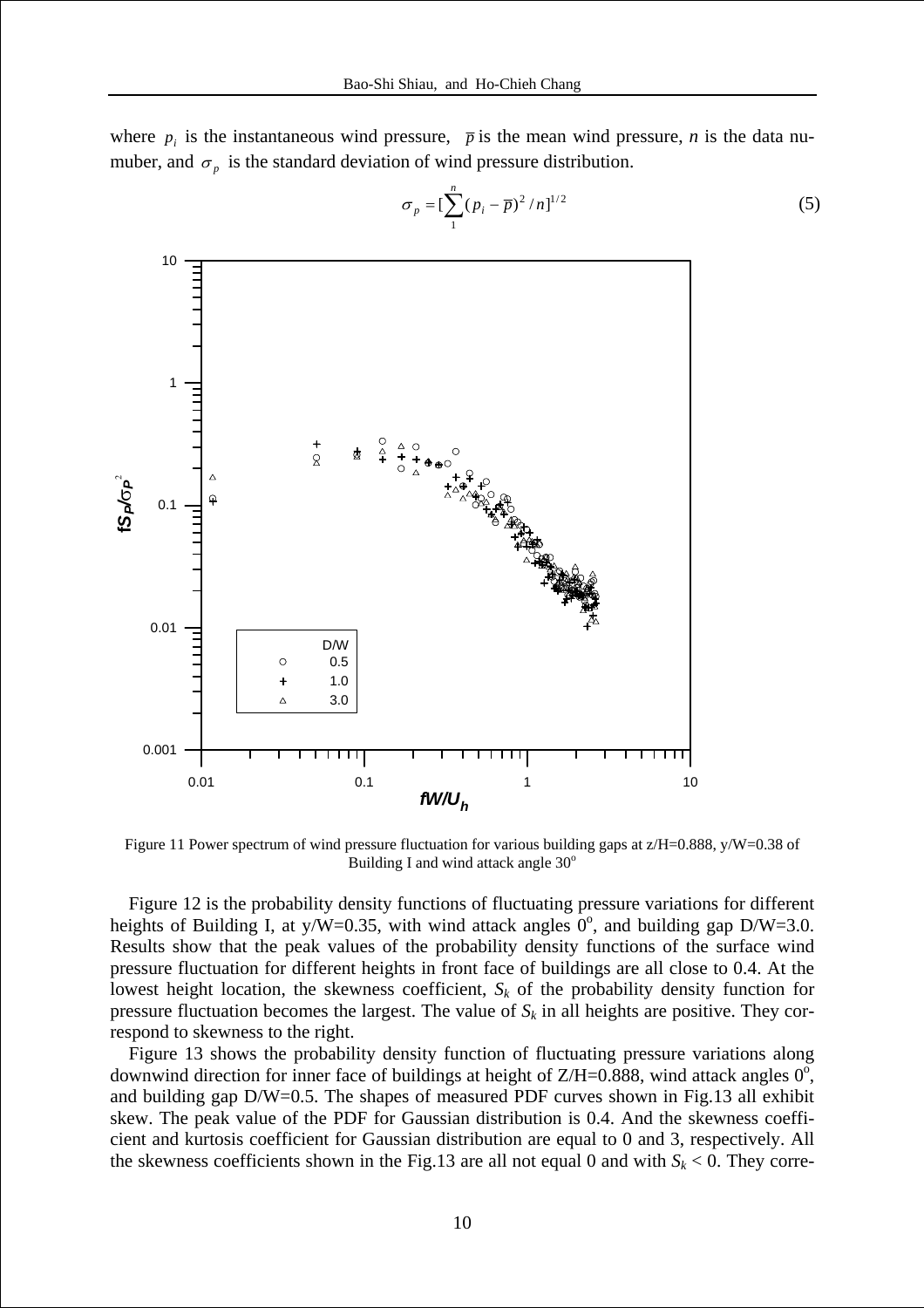spond to the PDF is skew to the left. As increasing building gap to D/W=3.0, PDF for inner face of buildings at height of Z/H=0.888, wind attack angles  $0^{\circ}$ , is shown in Fig.14. The skewness coefficients for the PDF shown in figure are also all negative values. Li et al. [8] measured PDF in the separated and reattaching flow of building also obtained similar results.



Figure 12 Probability density function of fluctuating pressure variations for different heights of Building I, at  $y/W=0.35$ , with wind attack angles 0°, and building gap D/W=3.0.



Figure 13 Probability density function of fluctuating pressure variations along downwind direction for inner face of buildings at height of Z/H=0.888, wind attack angles  $0^{\circ}$ , and building gap D/W=0.5. ( $\circ$ , $\Box$ :Building I;  $\triangle$ , +:Building II)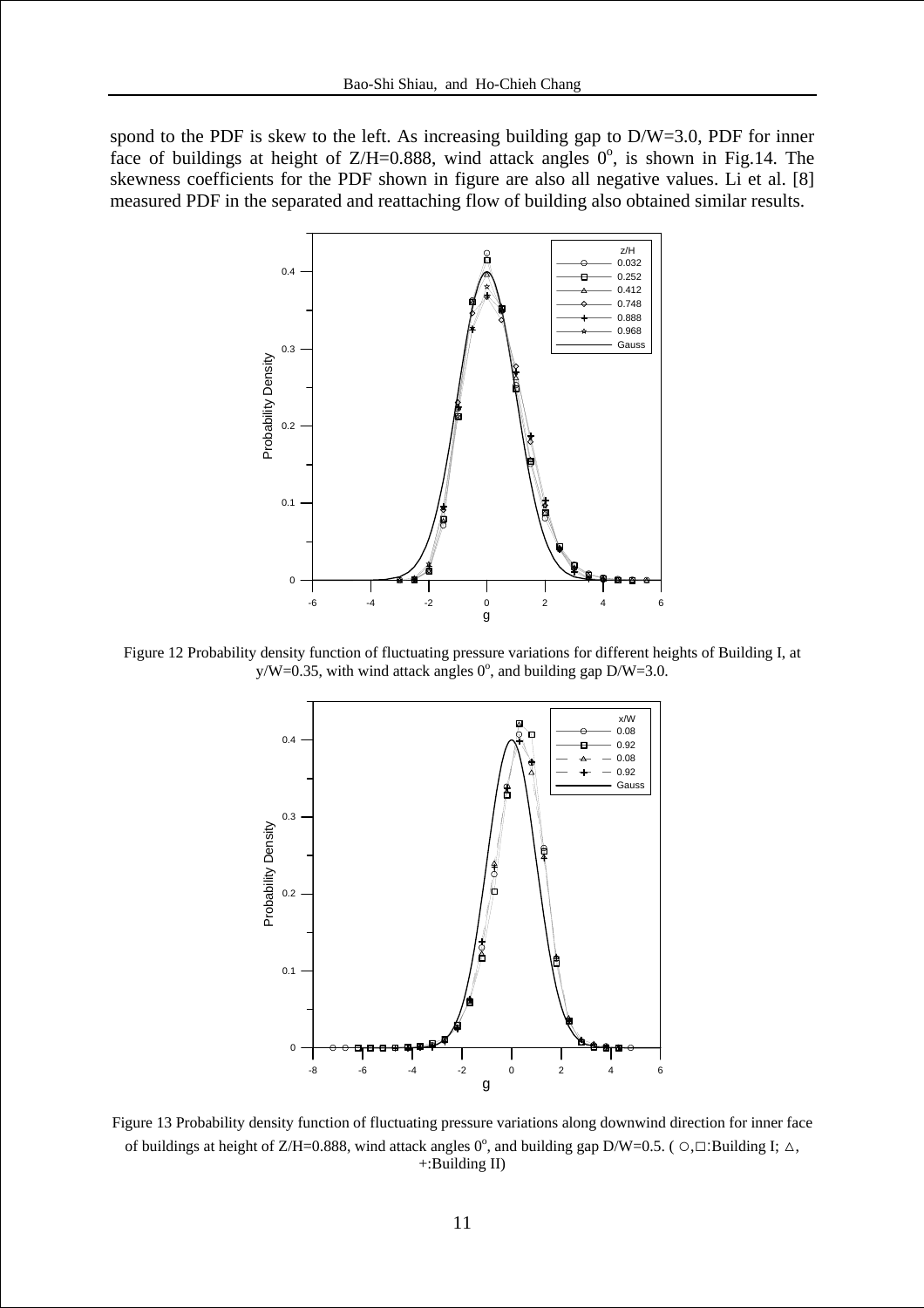The probability density functions for different wind attack angles with Building II of outer face at the height  $Z/H=0.888$ ,  $X/W=0.92$ , and  $D/W=3.0$  are shown in Fig.15. As the wind attack angle changes to  $90^\circ$ , the outer face of Building II becomes front face. So the shape of PDF of fluctuating pressure close to Gaussian distribution, accordingly.



Figure 14 Probability density function of fluctuating pressure variations along downwind direction for inner face of buildings at height of Z/H=0.888, wind attack angles  $0^{\circ}$ , and building gap D/W=3.0. ( $\circ$ , $\Box$ :Building I;  $\triangle$ , +:Building II)



Figure 15 The probability density functions for different wind attack angles with Building II of outer face at the height Z/H=0.888, X/W=0.92, and D/W=3.0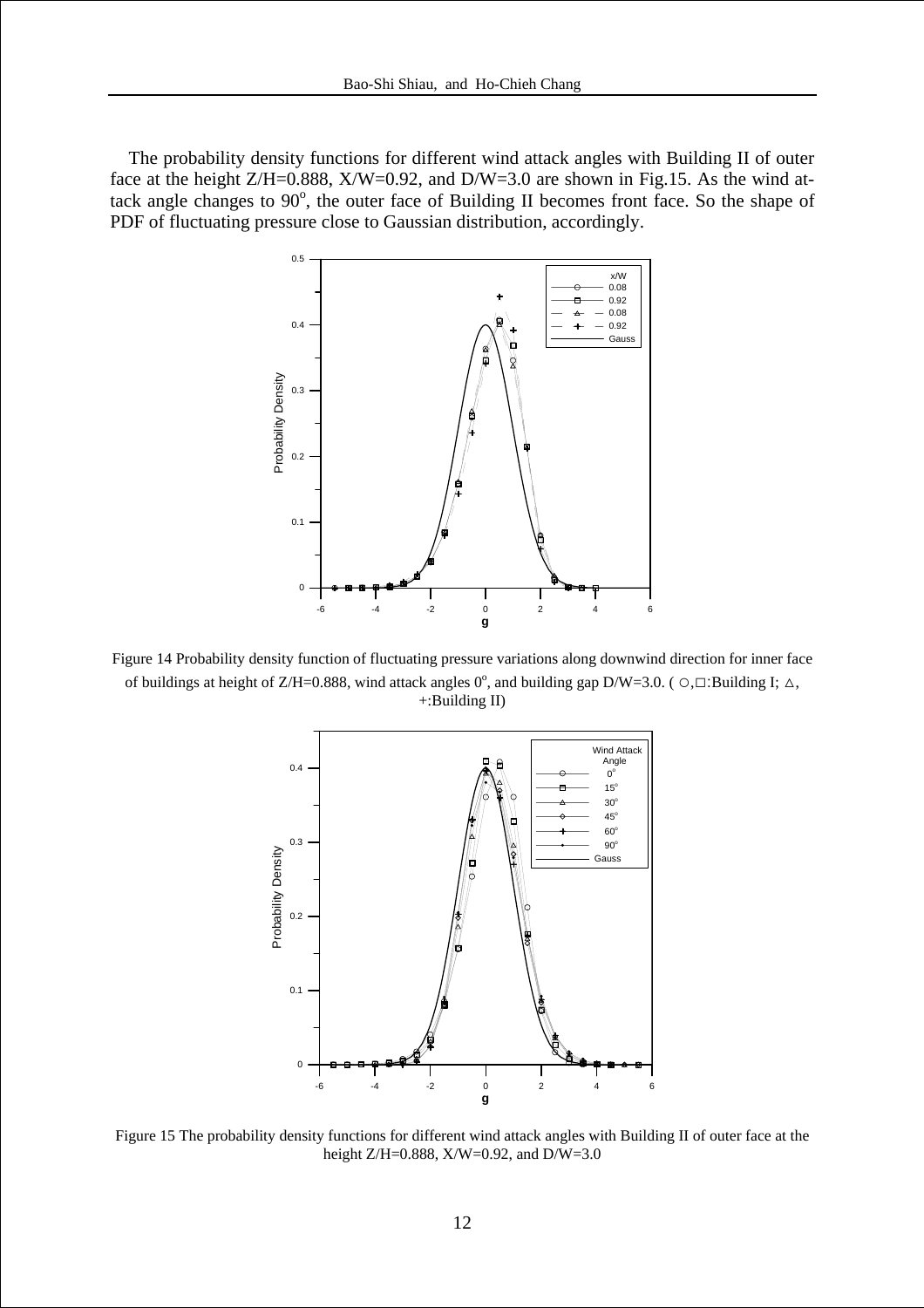# **5 CONCLUSIONS**

Measurements of the surface wind pressure characteristics and pressure spectrum of two square buildings in side by side arrangement with various gaps and under different wind attack angles are performed in wind tunnel. Results of the analysis of the measurement data are summarized as follows:

- For the inner faces of buildings at height  $Z/H=0.888$ , and wind attack angle  $0^{\circ}$ , the mean wind pressure coefficients are all negative value. And the mean wind pressure coefficient decreases as increasing the downstream distance X/W, in general. When the building gap decreases, the absolute value of mean wind pressure coefficient becomes larger.
- For the inner faces and front faces of buildings at height  $Z/H=0.888$ , and building gap D/W=0.5, the mean surface wind pressure increases as the wind attack angle increases. The root mean square of pressure fluctuation becomes smaller at a longer downstream distance. At the nearer downstream distance, the root mean square of pressure fluctuation becomes larger, especially for the wind attack angles within  $15^{\circ}$  and  $30^{\circ}$ . The variation of root mean square of pressure fluctuation exhibits the trend of decrease when the wind attack angle is increasing.
- The power spectra of surface wind pressure fluctuation for various building gaps at  $z/H = 0.888$ , y/W=0.38 of building I and wind attack angle 0<sup>°</sup> are shown to have the slope of -5/3 at the inertia subrange of the spectra distribution. It is similar to the Kolomogrov turbulent velocity spectrum law. Also the peak value of the power density of fluctuating pressure is reduced as the wind attack angle increases. And the decay slope of power spectra curve at the inertia subrange becomes slowly as the wind attack angle change from  $0^{\circ}$  to  $30^{\circ}$ .
- The peak values of the probability density functions of the surface wind pressure fluctuation for different heights in front face of buildings are all close to 0.4. At the lowest height location, the skewness coefficient of the probability density function for pressure fluctuation becomes the largest.

# **REFERENCES**

- [1] J.P. Huot, C. Rey, and H. Arbey, Experimental Analysis of the Pressure Field Induced on Square Cylinder by a Turbulent Flow, Journal of Fluid Mechanics, **162**, 283-298, 1986.
- [2] J. Wacker, Local Wind Pressure for Rectangular Buildings in Turbulent Boundary Layers, Wind Climate in Cities, 185-207, 1995.
- [3] Y. Uematsu, and N. Isyumov, Wind Pressures Acting on Low-Rise Buildings, Journal of Wind Engineering & Industrial Aerodynamics, Vol.**82**, 1-25, 1999.
- [4] B. S Shiau, and J. H Lai, Experimental Study on the Surface Wind Pressure and Spectrum for Two Prismatic Buildings of Side by Side Arrangement in a Turbulent Boundary Layer Flow, Proceedings of the  $6<sup>th</sup>$  Asia-Pacific Conference on Wind Engineering, 303-317, Seoul, Korea, 2005
- [5] J. Counihan, Adiabatic Atmospheric Boundary Layers: A Review and Analysis of Data from the Period 1880-1972, Atmospheric Environment, Vol.9, pp. 871-905, 1975